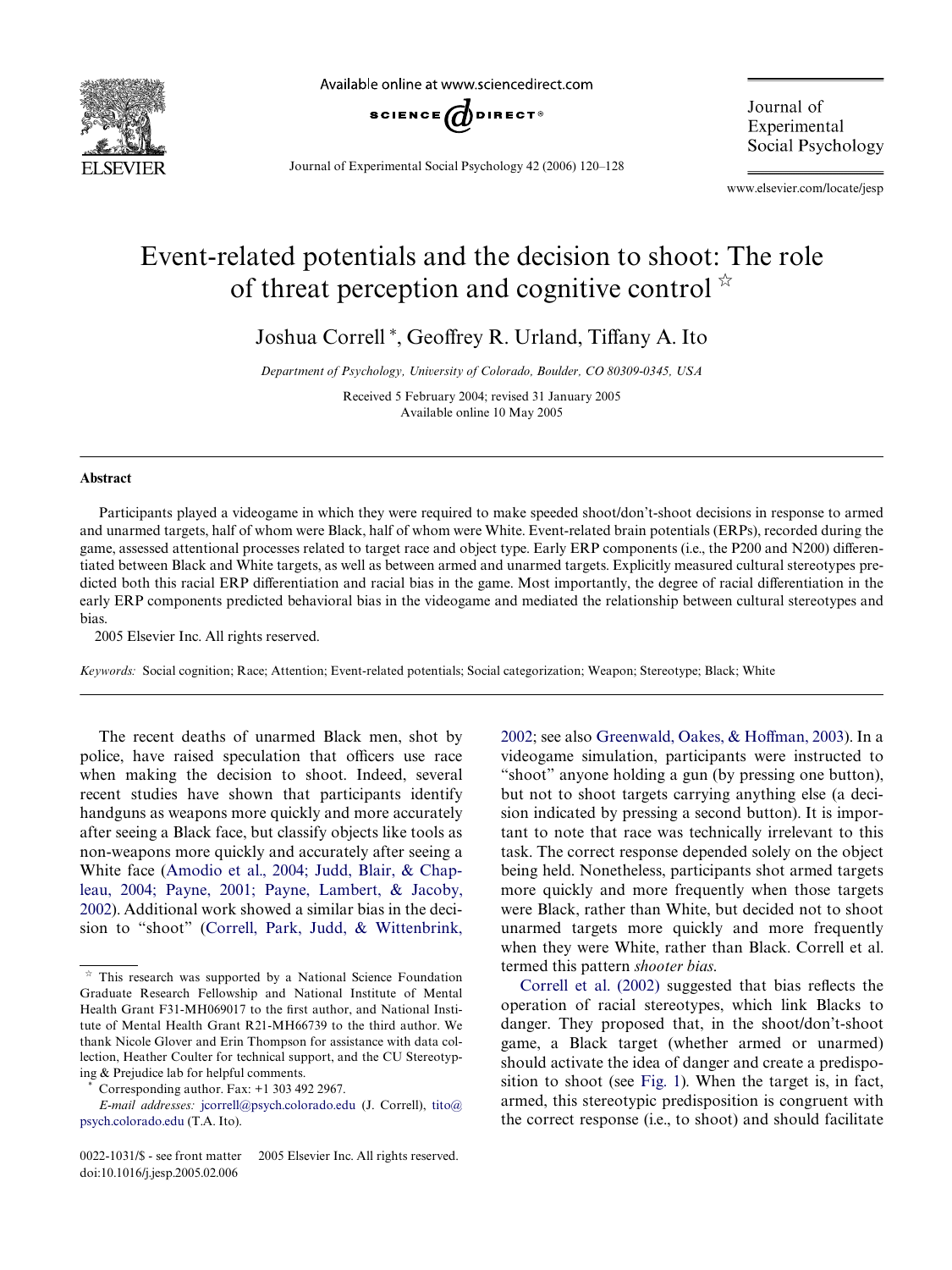| Categorization<br>of target race | <i>Stereotypic</i><br>association | Automatic response<br>tendency       | <i>Discrimination</i><br>of object | Consequence for<br>correct response |
|----------------------------------|-----------------------------------|--------------------------------------|------------------------------------|-------------------------------------|
| White                            | Low threat<br>(L P200)            | Inhibit "Shoot" response<br>(1 N200) | if Non-gun                         | Facilitation                        |
|                                  |                                   |                                      | if Gun                             | Inhibition                          |
|                                  |                                   |                                      |                                    |                                     |
| Black                            | High threat<br>$($ † P200)        | "Shoot" response<br>(1 N200)         | if Non-gun                         | Inhibition                          |
|                                  |                                   |                                      | if Gun                             | Faciliation                         |

<span id="page-1-0"></span>Fig. 1. Racial stereotypes influence threat perception and response tendencies, facilitating responses to stereotype-congruent targets (unarmed Whites and armed Blacks) but inhibiting responses to stereotype-incongruent targets (armed Whites and unarmed Blacks).

it. When the target is unarmed, however, the predisposition is incongruent with the correct response (i.e., to not shoot) and should interfere with it. In support of this idea, the researchers found that participants with greater knowledge of cultural stereotypes showed more pronounced shooter bias.

This prediction is consistent with recent models of automatic processing, such as the *Quadruple Process Model* [\(Conrey, Sherman, Gawronski, Hugenberg, &](#page--1-3) [Groom, in press\)](#page--1-3). This model suggests that, initially, a stimulus (e.g., a Black male) may activate a given association (threat). The likelihood of this activation is thought to reflect the strength of the association, in this case, the stereotype. Once activated, this association prompts consistent behavior (a shoot response). But, an individual can moderate this biased response if he or she has access to discriminable diagnostic cues (the presence/ absence of a weapon), as well as the necessary cognitive capacity and motivation. That is, when diagnostic cues are available, the individual may override the bias and implement a more deliberate response. Given enough time, an individual who accurately perceives a Black target to be unarmed may successfully inhibit the stereotype-driven shoot response. (Of course, if the target is armed, such inhibition is unnecessary: the biased response tendency and the deliberative response will both prompt a decision to shoot.)

The goal of the current study was to examine the manner in which these stereotypes influence behavior online by examining event-related brain potentials (ERPs). ERPs are fluctuations in the electrical activity of the brain that occur in response to specific stimuli. Methodologically, they are valuable because they provide high temporal resolution, allowing researchers to distinguish between processing operations that occur quickly and in rapid succession after stimulus onset. Our particular interest was to examine ERPs related to two processes specified by the preceding analysis as critical to the shoot/don't-shoot decision, namely, threat detection and cognitive control.

Processing that occurs relatively early (e.g., within 300 ms of stimulus onset) has been associated with

covert orienting to stimuli with evolutionary significance [\(Halgren & Marinkovic, 1995; LeDoux, 1998; Ohman,](#page--1-4) [Lundqvist, & Esteves, 2001\)](#page--1-4). For example, threatening images, like fierce dogs or angry human faces, enhance responses to an ERP component called the  $P200<sup>1</sup>$ [\(Carretie, Martin-Loeches, Hinojosa, & Mercado, 2001;](#page--1-5) [Carretie, Mercado, Tapia, & Hinojosa, 2001; Eimer,](#page--1-5) [Holmes, & McGlone, 2003](#page--1-5)). Interestingly, the P200 is also sensitive to race. [Ito and Urland \(2003\)](#page--1-6) showed that Black faces evoke larger P200s than Whites, consistent with the idea that Blacks were perceived as threatening by their White participants. This P200 race difference occurs even when tasks direct attention away from race (e.g., requiring attention to non-social features; [Ito &](#page--1-7) [Urland, 2005\)](#page--1-7). Detection of threat, including race-cued threat, is particularly relevant to the present study, which involves the identification of potentially hostile Black and White targets. If the P200 indexes threat perception, we predict that larger deflections should facilitate decisions to shoot but inhibit decisions not to shoot.

A slightly later component, the N200, has been linked to cognitive control processes ([Kopp, Rist, & Mattler,](#page--1-8) [1996; Ritter, Simson, Vaughan, & Friedman, 1979](#page--1-8)). The N200 may reflect activity in the anterior cingulate cortex (ACC), which plays a critical role in the detection of con-flict [\(Nieuwenhuis, Yeung, Van Den Wildenberg, &](#page--1-9) [Ridderinkhof, 2003; Van Veen & Carter, 2002\)](#page--1-9), including the inhibition of a prepotent response ([Swainson](#page--1-10) [et al., 2003](#page--1-10)). Response inhibition is also critical to performance in the current study. The design, instructions and reward structure of the videogame make shooting the dominant response, and participants are typically faster and more accurate in decisions to shoot than in decisions not to shoot. Initiation of executive control may therefore be required to inhibit this general tendency. As a precursor to response inhibition, larger N200s should therefore facilitate decisions *not* to shoot.

<sup>&</sup>lt;sup>1</sup> Components are commonly referred to by the direction of their voltage deflection (positive/negative) and their time course. For example, the P200 is a positive-going component that typically reaches a peak 200 ms after stimulus onset.